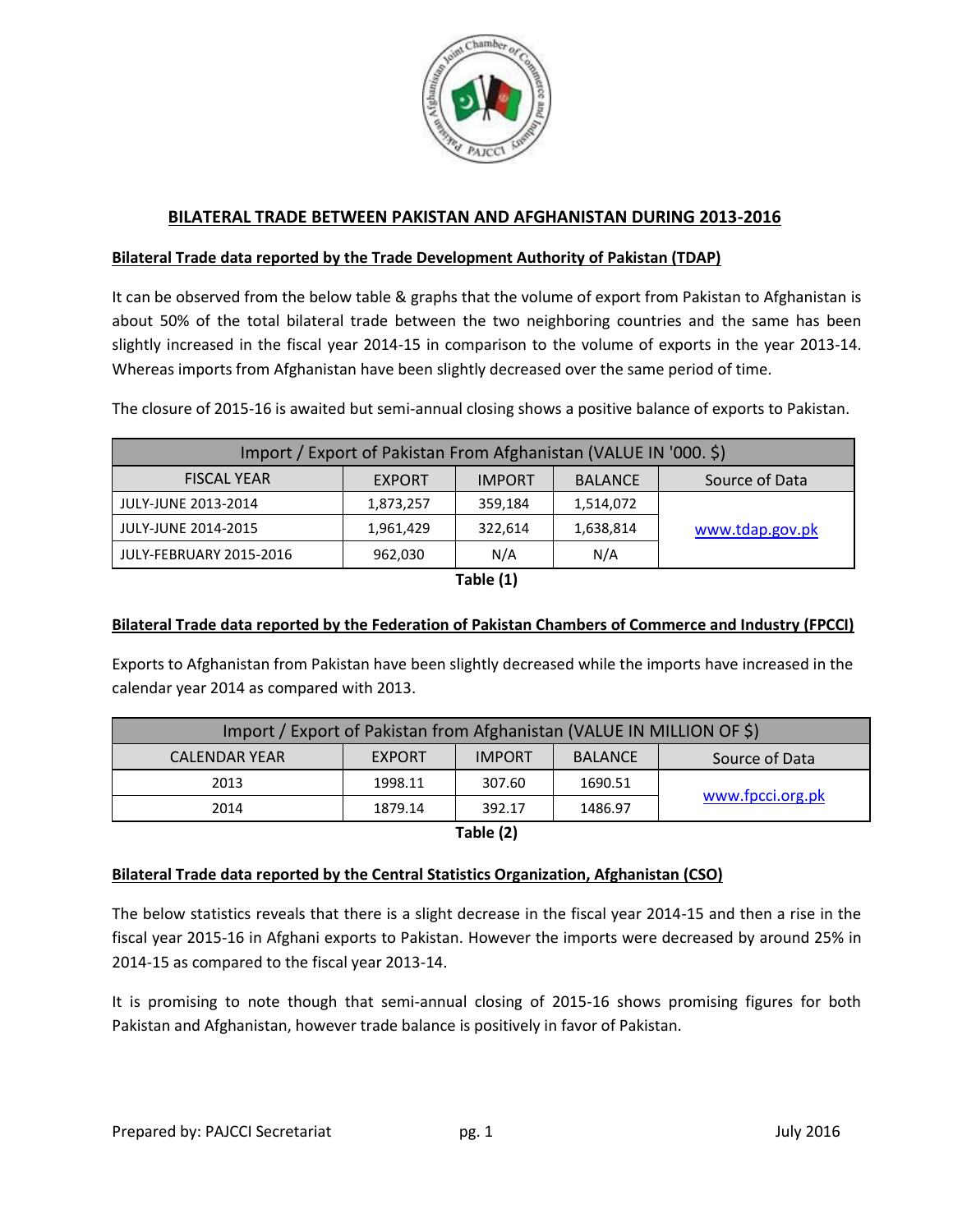

| Import / Export of Afghanistan From Pakistan VALUE IN \$ |               |               |                       |                   |
|----------------------------------------------------------|---------------|---------------|-----------------------|-------------------|
| <b>FISCAL YEAR</b>                                       | <b>EXPORT</b> | <b>IMPORT</b> | <b>BALANCE</b>        | Source of Data    |
| JULY-JUNE 2013-2014                                      | 198,351,743   | 1,742,288,956 | (1,527,640,550)       |                   |
| JULY-JUNE 2014-2015                                      | 188,424,057   | 1,327,931,045 | (1,327,931,045)       | www.cso.gov.af/en |
| JULY-FEBRUARY 2015-2016                                  | 226,568,660   | 1,346,407,628 | (1, 119, 838, 968.00) |                   |

**Table (3)**

#### *A disclaimer: The trade date is presented as acquired from the sources.*

#### **Major Exports & Imports of Pakistan to / from Afghanistan:**

- The main items of exports to Afghanistan are rice, wheat, petroleum products, animal and vegetable fats and oil, vegetables, dairy products, construction and allied material, articles of plastics, fruits, paper & paperboard, toiletries, cork and wood manufacturers, chemicals, pharmaceuticals, PVC pipes, electricity cables, electrical machines.
- The main items of imports from Afghanistan include vegetables, fruits, raw cotton, carpets and rugs, hides, skins etc.
- Afghanistan is also an untapped market for services, whereby surge in demand for audit firms, IT solutions providers, consultants has been seen lately.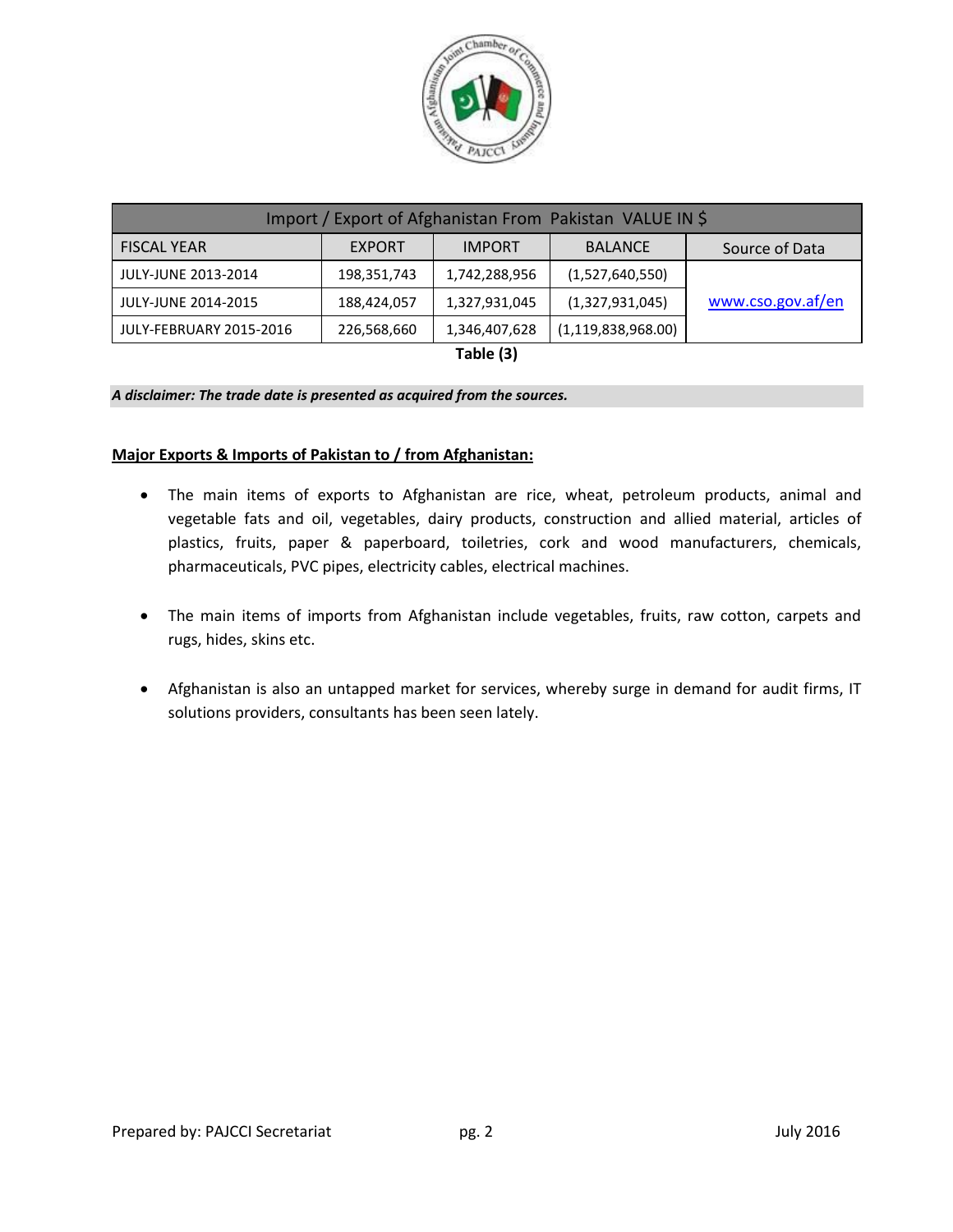

# **PAK-AFGHAN TRANSIT TRADE DURING 2009-2015**

Afghan transit trade through Pakistan has increased from US \$ 1352 million in 2010-11 to US \$ 2717 million in 2013-14. Despite of decline in non-commercial transit trade, the curve of commercial transit trade seemed positive. The details of transit trade during the last few years are given in the table below:-

|               |            |                  | (Value in US\$ Million) |
|---------------|------------|------------------|-------------------------|
| <b>Period</b> | Commercial | Non Commercial * | <b>Total</b>            |
| FY 2009-10    | 2,157      | 1,165            | 3,322                   |
| FY 2010-11    | 1,871      | 11,65            | 3036                    |
| FY 2011-12    | 1,256.33   | 525              | 1,781.3                 |
| FY 2012-13    | 1,319.9    | 564.5            | 1884.4                  |
| FY 2013-14    | 2028.6     | 688.5            | 2717.1                  |
| FY 2014-15    | 2550       |                  |                         |

| Table (4) |  |
|-----------|--|
|-----------|--|

Following graphs show the relationships between Commercial and Noncommercial figures:



**Fig (1) Fig (2)**